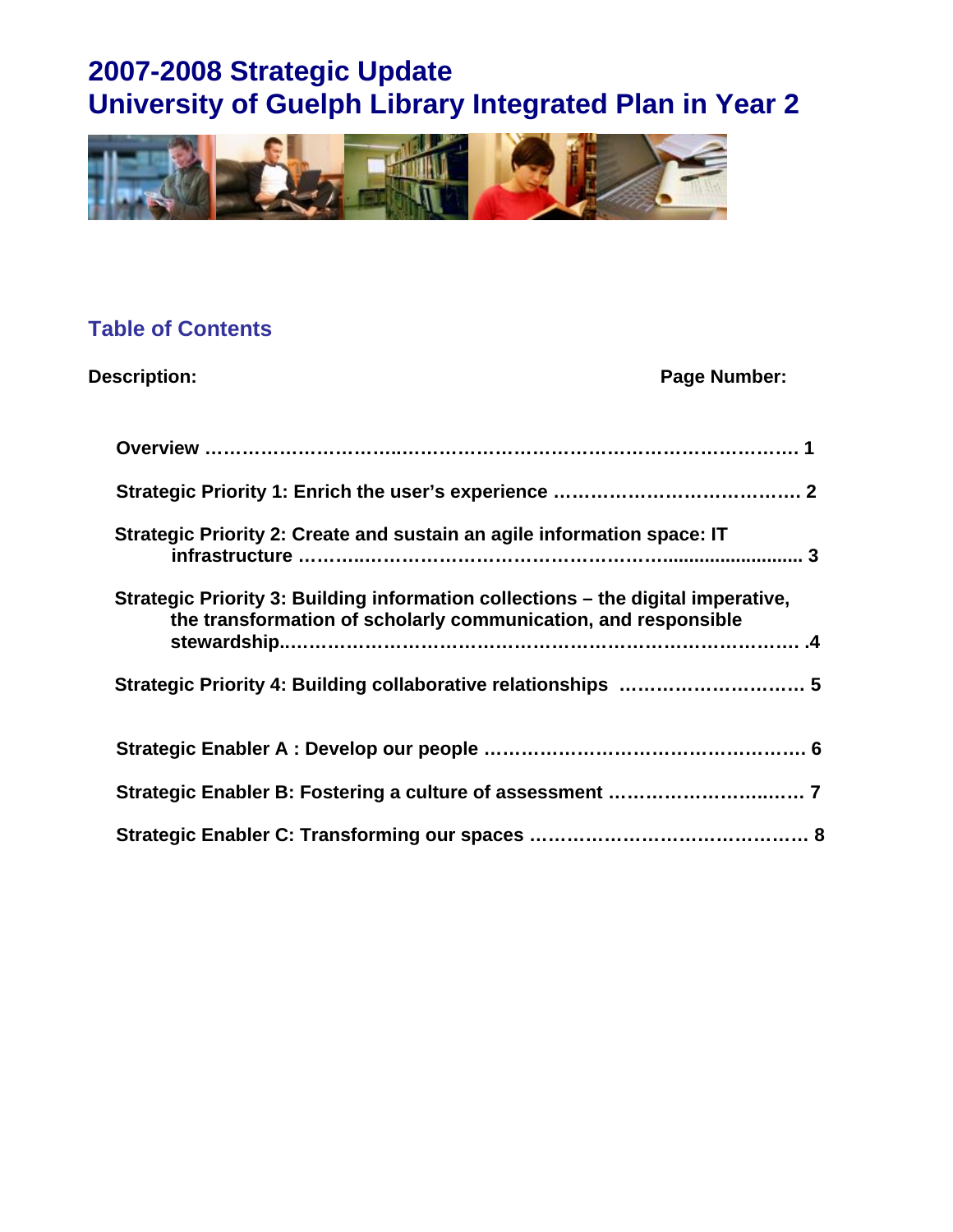

### **Overview:**

This "year 2" update to the integrated plan is intended to identify the Library's key strategic initiatives for 2007/2008. Many new, current and evolving services and programs require campus support and involvement in order to realize the full potential of the integration of information resources and services into the teaching, learning, administrative and research environments on campus. Ultimately, the Library's successful contribution to the realization of the iCampus vision depends not only upon the strategic allocation of resources but also upon effective collaboration with campus partners.

One might argue that the Library's primary objective is to build and enhance its information collections. In order to do so, the Library will continue to invest in consortial purchasing and in consortial management of electronic resources which maximize the Library's buying power and increase the efficiency of information delivery and access e.g. the Ontario Scholars Portal and the Canadian Research Knowledge Network (CRKN). However, to ensure that the Library can sustain access to world-class scholarly information, the acquisitions budget must be brought into alignment with the average for such comparator institutions as UWO, Queen's, Waterloo, McMaster, Saskatchewan, Simon Fraser. The Library is also actively developing digital collections by identifying global, national, regional digital conversion initiatives, such as the Open Content Alliance, OurOntario and Alouette Canada, and contributing our unique holdings.

Unfortunately, the current and future development of our unique collections is in jeopardy. The Library must plan for and find the resources for a significant renovation and extension of Archival and Special Collections to accommodate the growth of these collections, ensure their long-term preservation, and increase access and visibility. The present facility will be completely full by 2008, and a minimum of 5,000 additional square feet is needed to accommodate growth expected over the next decade.

The Library's role in support of new modes of scholarly communication and rapid advances in e-learning are evolving quickly. The E-Learning Operations unit was created to provide support for the seamless integration of electronic resources (text-based and multimedia) into the online learning environment. Demand for these services is growing exponentially and this has required significantly increased investment in digital licensing and copyright permission clearances, as well as human resources to keep up with the demand. A scholarly communications program is also emerging. The Library's online academic journal publication service and the pilot implementation of an institutional repository system will provide the foundation for a fully articulated and implemented scholarly communications programme for 2007/2008.

Access to the Library's information resources and services relies upon a complex IT infrastructure and the Library itself has become an important computing facility for our students. The Library's integrated plan identifies the need for renewal of information technology and proposes a life-cycle management program. Some significant investments will be required in 2007/2008: approximately 160 public computers (already out of warranty) will need to be replaced; we will invest in a new electronic resource management system; and the Tri-University Group of Libraries will begin to investigate options for a new integrated library system. A website redesign scheduled for roll-out fall of 2007 will improve access to our resources and services and incorporate web 2.0 functionality allowing library users to contribute to and participate in library services.

In addition to proactively collaborating with the campus community on the definition of emerging services, the Library will also be implementing some assessment tools to determine whether we have achieved "success on your terms" in other areas. We will be participating in the 2007 LibQual survey and evaluating student learning outcomes and information literacy skill levels by piloting ARL's Standardized Assessment of Information Literacy Skills instrument.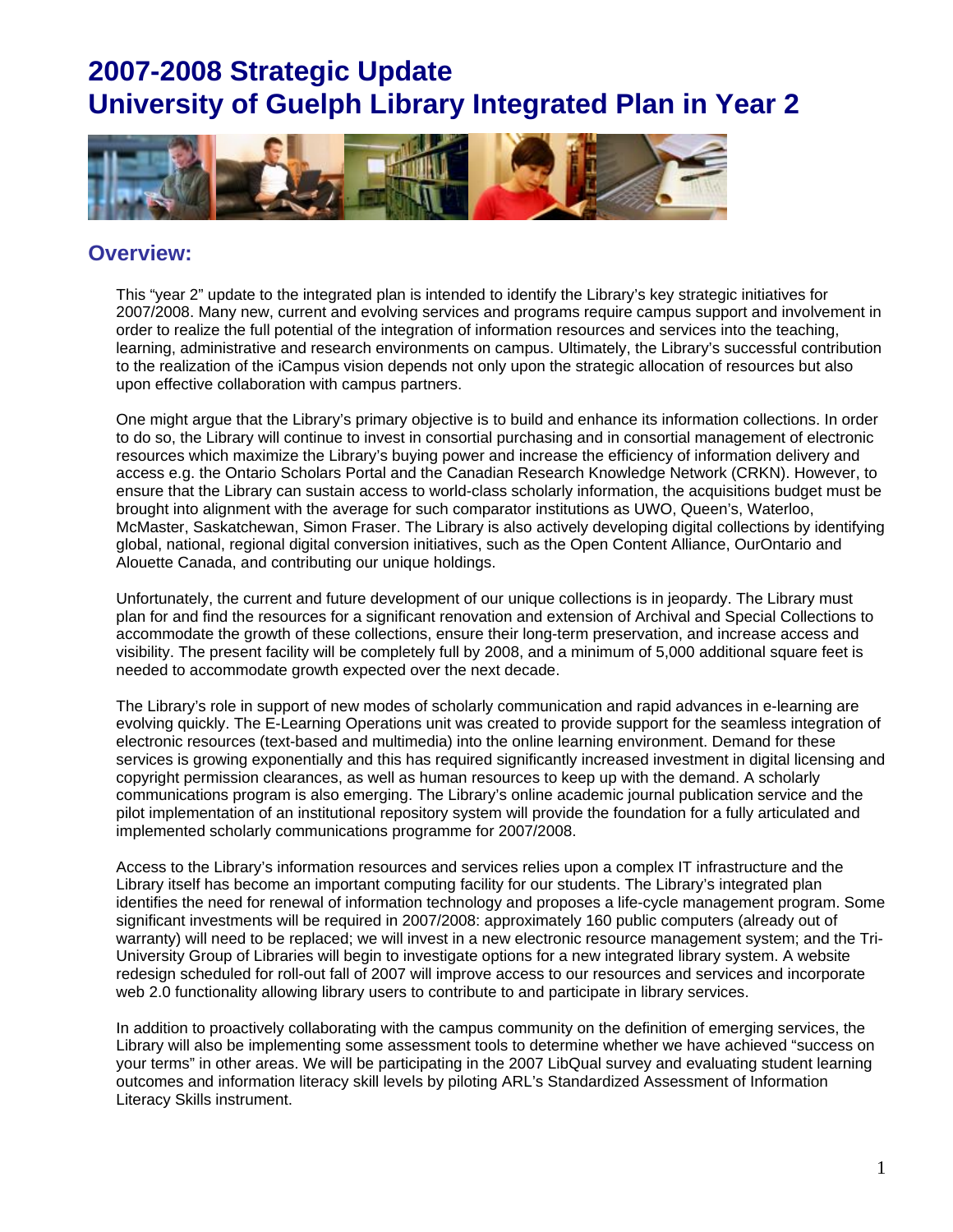

### **Strategic Priority 1: Enrich the user's experience**

#### **Key Area: Create a vibrant "academic town square"**

- Improvements to the Library's ability to provide robust physical space for student learning, and to accommodate a full range of research, teaching and learning needs are planned for summer '07:
	- $\Rightarrow$  Replacement, upgrading, and re-configuration of public furniture, to accommodate current modes of learning and research
	- $\Rightarrow$  Renovation and upgrading of classroom settings, to facilitate learning and integrated technology instruction for larger groups e.g. SLGs
- Implementing the recommendations of an accessibility review of the Library's "soft services", to complement the physical facilities review already completed in order to increase and support full participation in the "academic town square" for campus members with disabilities
- Create an overall communication strategy, to make users aware of the Library's core services and resources (academic liaison, information literacy, research services, e-learning services, learning commons collaborative programs)

#### **Key Area: Provide support and expertise**

- Launching a Learning Commons numeracy and quantitative reasoning initiative which was recently approved for funding through the Learning Enhancement Fund
- Continuation of the Graduate Student Learning Initiative, a collaborative endeavour that brings together key campus services to support graduate student learning, writing, library research, and use of technology. Included in the GSLI are workshops offered by the Data Resource Centre, Learning Services, the Library, and Writing and ESL Services (e.g. GIS workshops, Introduction to SAS training, RefWorks citation management software workshops, writing workshops)
- Increase and improve support for new teaching and research modalities by reviewing and expanding the Library's E-Learning services. The Library has recently formed an "e-learning" task group with membership from TSS and OOL, to seek better ways of integrating information resources and services with online learning and research environments. The Library is also participating on a task group mandated by the AVPA to formulate a campus-wide strategy regarding hybrid courses.
- Increase the provision of course-integrated information literacy instruction by regularizing two pilot programs undertaken in 2006/2007: BAS (recommendation in the review of the BAS programme), and the "Information Management" service course within the B.Comm program. Redistribute professional and associate work to allow increased staff time devoted to IL instruction and planning needs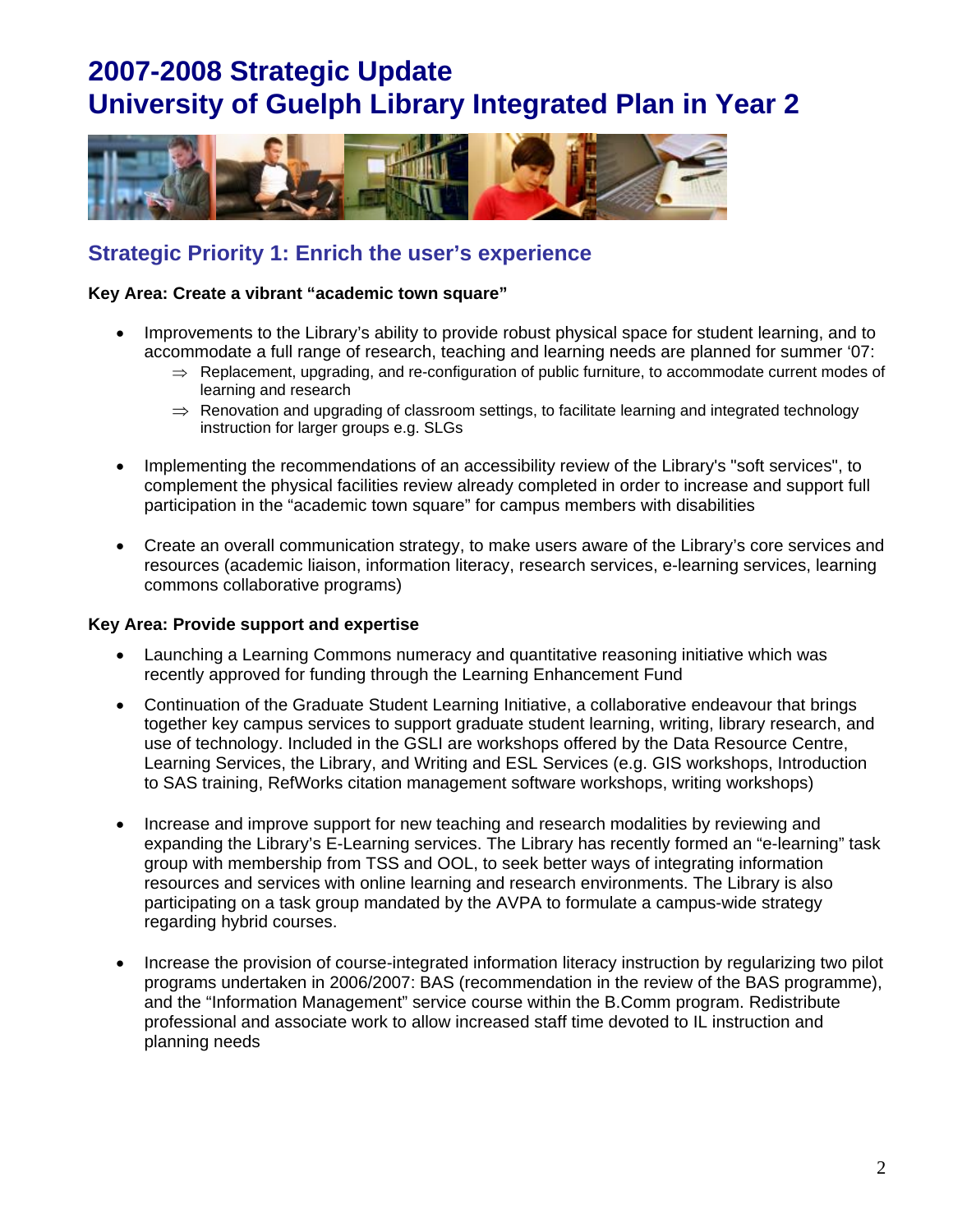

### **Strategic Priority 2: Create and sustain an agile information space: IT infrastructure**

### **Key Area: Provide computing facilities that meet the needs of library users and staff**

- Replacement of 160 public desktop computers (already one year out of warranty)
- Investigate feasibility of increasing accessibility of adaptive software for LCSD clients e.g. a laptop loan program for students with adaptive technology needs; expanding site licensing of Kurzweil software
- Current lease of staff workstations is coming to an end, ITS will negotiate a new lease for laptops and desktop computers and realize substantial cost savings while updating technology

### **Key Area: Provide maximum availability and performance of online services**

- Definition and investment in storage solution to meet the growing needs of our digital collections (e.g. Internet Archive titles, L.M.M. project, OAC Review), repository, data and other digital assets
- Investment in an Electronic Resource Management system resulting from the recommendations of the TUG ERM task force in order to streamline the processing of electronic materials thereby ensuring they are made available to users in a timely and accessible fashion
- Exploration with TUG into future of the ILS and identifying a strategy for the next consortial system implementation to replace the existing system

### **Key Area: Develop and evolve the Library's web services to provide seamless access to information resources and services**

- Re-design of the Library's website for fall of 2007, improving the "findability" of information resources and library services and incorporating Web 2.0 principles and tools (user customization, user contributed content, community building)
- Continued development for MyPortico in collaboration with campus groups and with units across the library
- Develop campus institutional repository system, expanding pilot application to meet campus needs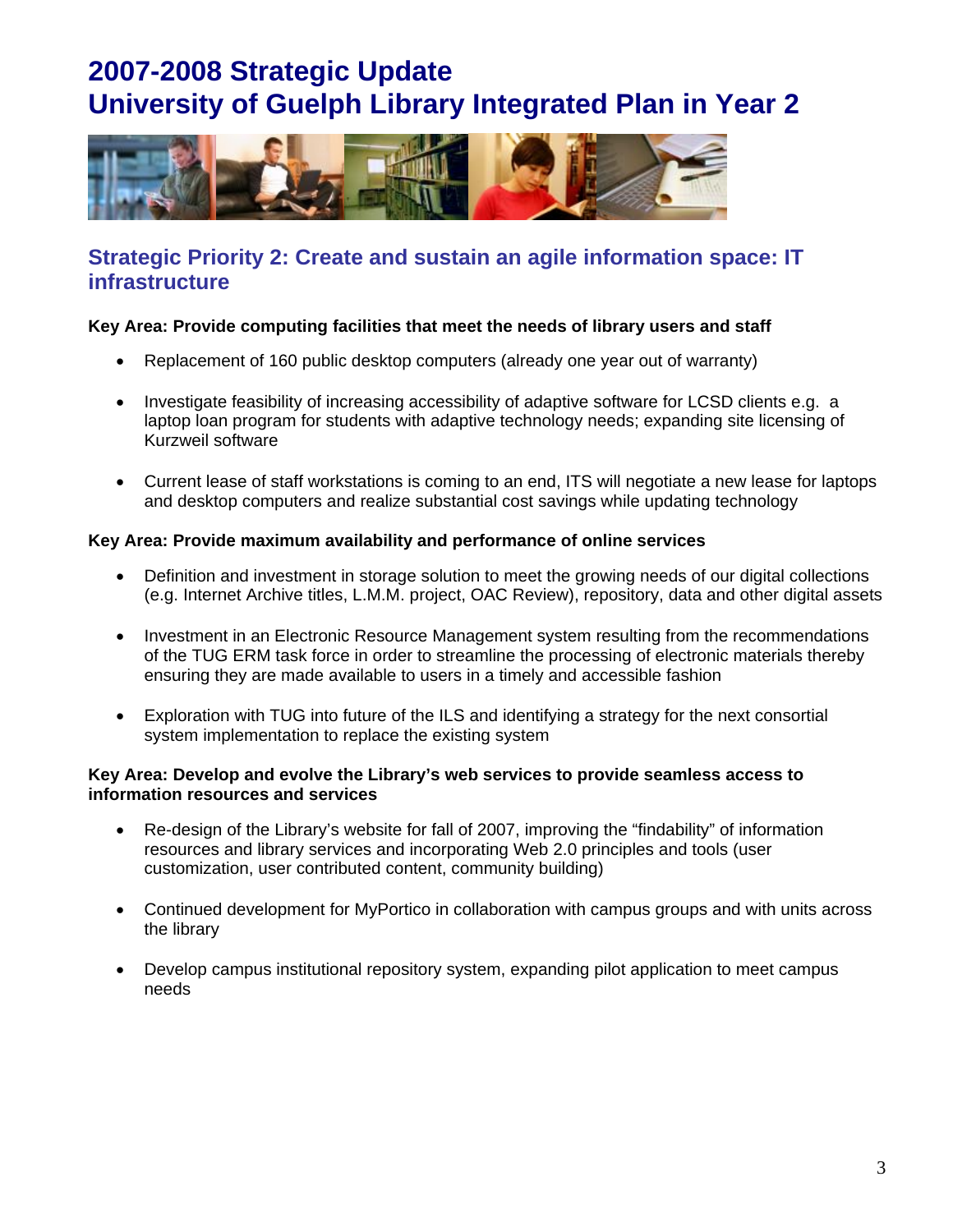

### **Strategic Priority 3: Building information collections –the digital imperative, the transformation of scholarly communication and responsible stewardship**

### **Key Area: Build and enhance information collections**

- Ensure that the Library can sustain access to world-class scholarly information by keeping the acquisitions budget aligned with comparator institutions such as UWO, Queen's, Waterloo, McMaster, Saskatchewan, Simon Fraser. We have fallen behind, having received only \$100,000 base increase to the acquisitions budget over the past three years. The Library needs to keep pace with inflation (8% per year for journals), and, most importantly, to be able to respond to the growth of graduate programs, research intensity, and the creation of the new College of Management. As well, there are many new sources of knowledge which the Library needs to acquire to support the University's teaching and research activities, including:
	- $\Rightarrow$  Increased investment in digital licensing and copyright permissions to use library resources and multimedia content in course management systems. *This is an area of greatly increased activity.*
	- $\Rightarrow$  Increased investment in rich media content
- Continue to invest in consortial purchasing and digital management of electronic resources in order to maximize the library's buying power and increase efficiency of information delivery and access in support of research, teaching and learning e.g. the Ontario Scholars Portal and the Canadian Research Knowledge Network (CRKN)

#### **Key Area: Supporting scholarly communication through open access to digital collections**

- Invest in digital special collections development in the areas of Scottish books, L.M. Montgomery collection, theatre set models, oral history tapes, Massey-Harris Ferguson films collections to increase visibility and access to unique holdings
- Continue participation in global, national and regional digital conversion initiatives, including the Open Content Alliance, Alouette Canada and Our Ontario.
- Advocate for open access and implement a scholarly communications programme developed out of the ACRL Scholarly Communications Institute
	- $\Rightarrow$  Develop an awareness campaign for faculty and students about their rights in a digital environment.
	- $\Rightarrow$  Leverage our relationship with vendors and publishers to advocate for publisher agreements that allow authors to retain as many rights as possible over their intellectual product
	- $\Rightarrow$  Collaborate with other campus partners with expertise in this area
	- $\Rightarrow$  Identify and develop new services in support of scholarly communications
- Promote the Library's open access scholarly journal publication service, developing a formalized service model
- Implement an institutional repository service for the University of Guelph developed from the recommendations of the Emerging Services Steering Team working group, and faculty and campus consultation and collaboration.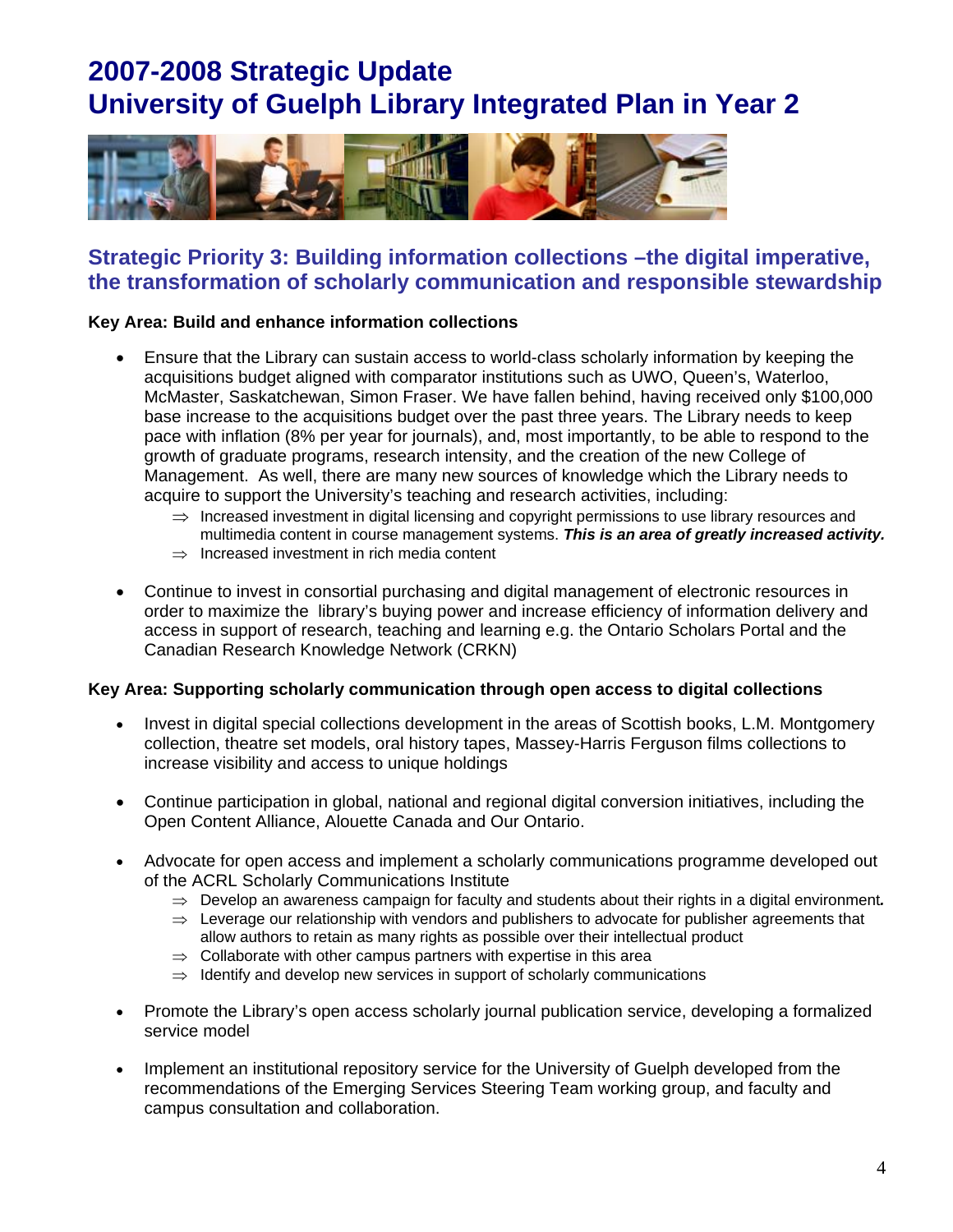

 Continue to be an active participant in the definition of a national and regional infrastructure in support of open access to research and scholarly communication e.g. Synergies

### **Key Area: Ensure permanent access to and physical storage of information resources**

- Plan to accommodate the rapid growth of Archival & Special Collections to ensure their long-term preservation, and increase access and visibility of the collections.
- Participate in the "Collaborative Collections" initiative sponsored by the Ontario Council of University Librarians, which is developing a province-wide strategy for managing and reducing overlap of low-use print collections between academic libraries. Monitor the "North American Storage Trust" project (sponsored by the Association of Research Libraries) for development of best practices which can be adopted for the Canadian or Ontario context.

## **Strategic Priority 4: Building collaborative relationships to achieve goals**

### **Key Area: Collaborating in the learning environment**

- Collaborate in the creation and promotion of digital institutional repositories and open access publications in support of research, teaching, and learning.
- Develop stronger ties among Learning Commons partners to share expertise and to develop collaborative strategies to support teaching and learning e.g. through the Graduate Student Learning Initiative, First Year seminar course modules, the Numeracy and Quantitative Reasoning project
- Participate in the "Organizational Processes" working group sponsored by the 21<sup>st</sup> Century Curriculum Steering Committee, and support any initiatives which are flagged as requiring Library involvement
- Support the e-learning environment on campus by participating in the University's task force on "Hybrid Courses: strategies", and the Library's ESST task force on "Integration into the Learning Environment"

### **Key Area: Partnering with research**

 Seek ways to enhance integration of and support for Library services and resources with the University's research enterprise. An academic liaison librarian will be leading an investigation and consultation process in Winter '07 to better define the needs and potential in this area, and the Library will then act to address some of the recommendations arising from this investigation.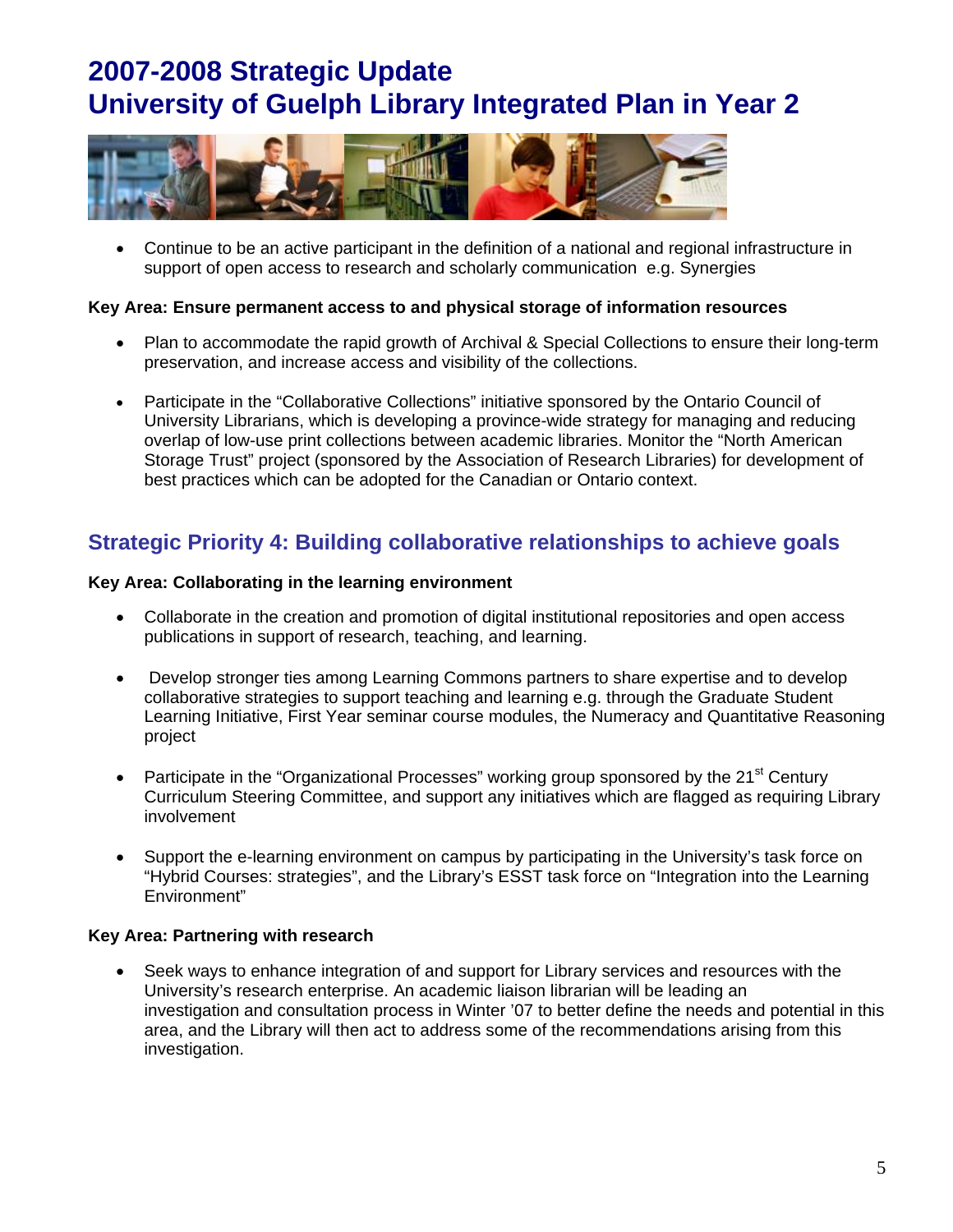

### **Key Area: Partnering within the Learning Commons**

- Increase integration across the Learning Commons of "infrastructure" support for:
	- $\Rightarrow$  Web development
	- $\Rightarrow$  Data base creation and management
	- $\Rightarrow$  Evaluation and assessment
	- $\Rightarrow$  Professional growth and development
	- $\Rightarrow$  Collaboration at the national level
	- $\Rightarrow$  Marketing and communications

## **Strategic Enabler A: Develop our people**

#### **Aligning our skills and human resources with our strategic priorities:**

#### *To Enrich the User Experience:*

- Grow operational support for e-Learning Services to meet increasing demands for information resource integration into e-learning environment, by adding one new e-learning assistant position and regularizing two TFT library assistant positions which were seconded from Circulation Services in 2005 to support significant growth in this service area. The Library needs to respond to both an increase in activity in this area, and to any recommendations for improvement to services arising from the Library and campus task groups working to define and streamline elearning support services.
- Maintain stable and adequate staffing levels in Circulation and Interlibrary Services (both McLaughlin and OVC) by recruiting a library assistant to replace one of the two staff members seconded to E-Learning Services in 2005, and by re-filling an LTD vacancy which arose in 2005. These recruitments will allow the Library to respond to the significant growth in student numbers and a doubling of transactions at Circulation/Reserve service points since 2002/03, largely related to the Library's extended opening hours, TUG resource sharing, and the popularity of the laptop loan program
- Improve recruitment and training of Circulation part-time staff by adding this to the job responsibilities of the full-time Circulation Information Desk staff member (Judy Smythe)
- Recruit a Science liaison librarian, to recognize the growth of undergraduate and graduate programs and the need for additional subject specialist expertise in the science disciplines.

#### *To Create an Agile Information Space:*

 Recognize the ongoing training needs for academic liaison librarians in the use of new communications and information management technologies e.g. RSS, Chat, social networking software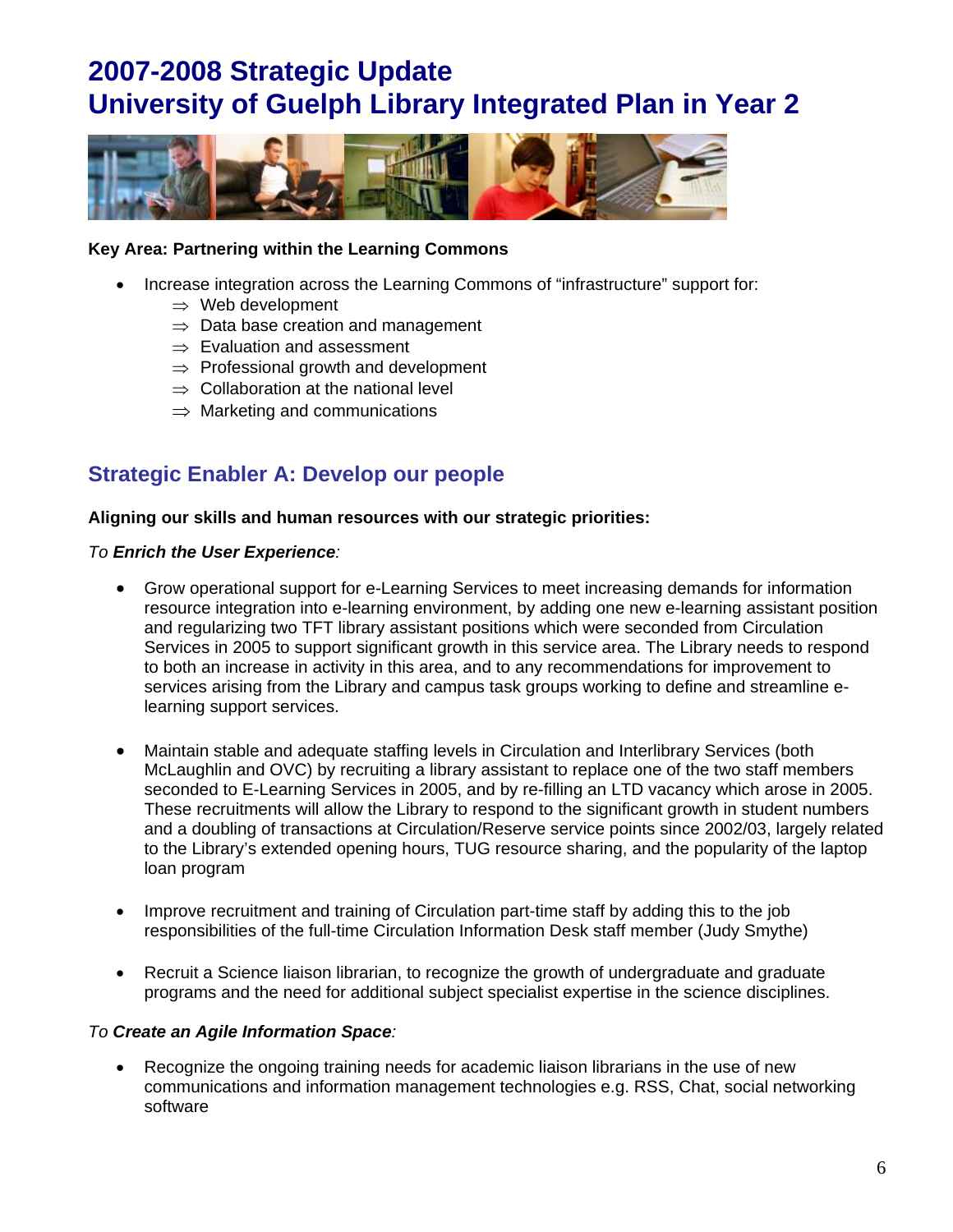

 Recruit an RFT Systems/Network Analyst to provide advanced network and systems administration in order to plan for and support the increasingly complex Library's IT infrastructure

### *To Build Information Collections and Support Scholarly Communications:*

- Recruit an archivist to provide professional expertise in preservation, digitization and management of archival & special collections. This position would both recognize steady growth in the scope and quantity of the Library's archival collections, and anticipate a major expansion of the Archival & Special Collections facility over the next five years.
- Recruit an archival assistant, to respond to the growth in activity in Archival & Special Collections (size and number of collections, number of user transactions, implementation of new digital collections services), and the changing nature of the work (we need to provide more applied archival expertise).
- Bring a proposal for an additional TUG Annex library assistant position to Annex Steering committee. This position would recognize growth in the number of transactions over the past three years, and provide support for ongoing and anticipated collection management projects.
- Ensure adequate operational support for creating and maintaining digital collections metadata and electronic resources management (potentially by re-focusing existing staffing resources)
- Focus coop librarian hiring in 2007/08 on Information Resources and Information Literacy projects
- Recruit an RFT Digital Projects Analyst to provide programming and development support for digital and scholarly communications initiatives (currently served through TFT)

## **Strategic Enabler B: Fostering a culture of assessment**

### **Measuring the success of our strategic priorities:**

*To measure how well we are Enriching the User Experience:*

- Participate in the spring 2007 LibQual+ assessment of library service, in partnership with all of the Canadian Association of Research Libraries members
- Evaluate student learning outcomes and information literacy skill levels by piloting use of the Association of Research Libraries SAILS (Standardized Assessment of Information Literacy Skills) instrument.

### *To measure the effectiveness of our efforts to Build Information Collections:*

 Use CARL and ARL comparative statistics to assess funding available for library collections and services (as a percentage of overall university budget).